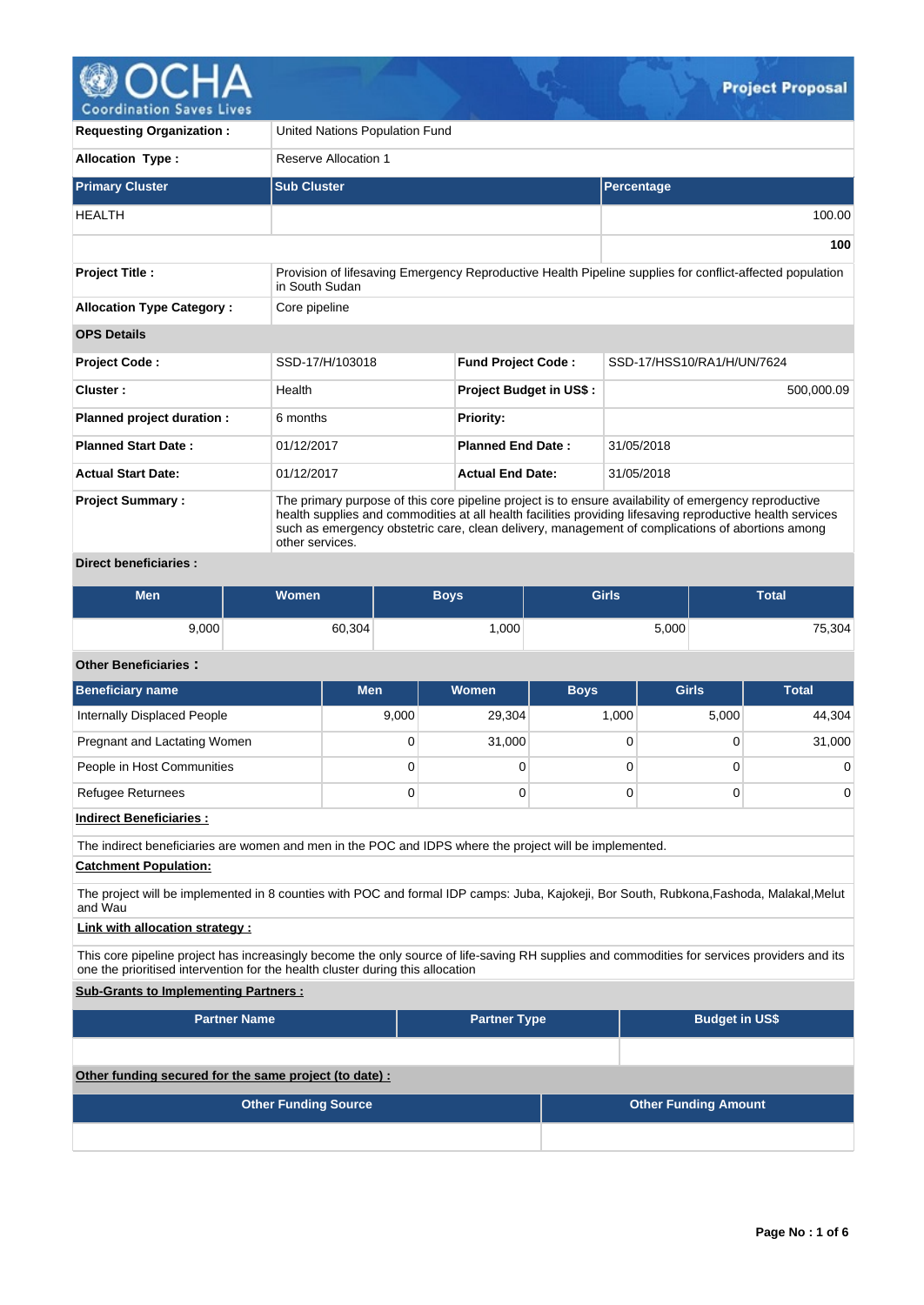### **Organization focal point :**

| <b>Name</b>         | <b>Title</b>                 | l Email           | <b>Phone</b> |
|---------------------|------------------------------|-------------------|--------------|
| James Okara wanyama | <b>Emergency Coordinator</b> | wanyama@unfpa.org | 0954134962   |
| <b>BACKGROUND</b>   |                              |                   |              |

### **1. Humanitarian context analysis**

The Humanitarian context in South Sudan remains quite dare. While the ongoing conflict in several parts of the country has caused tremendous suffering and resulted into massive displacement and vast numbers of the population in need lifesaving services, the service delivery systems, on the other hand, have been completely crippled. Less than half of health facilities are functional, most have been looted, and or destroyed and lack essential human resources. Insecurity has worsened access to some of the services. Government allocation to critical supplies has stopped. With the dry season available to us starting January to May 2018, this is the time to mobilise resource, procure and pre-position supplies.

### **2. Needs assessment**

This pipeline project has been prioritized by the health cluster for funding in 2018. It is one of the key complimentary health core pipelines. Prioritization of health responses is conducted at the health cluster, and it is based on health statistics on disease trends as reported by partners, recent displacement, nutrition levels and health partner capacity to operate in these locations. Data on reproductive health continue to show low uptake of RH services, despite the poor RH and Maternal health indicators.

### **3. Description Of Beneficiaries**

In the prioritised locations, the project will target 75,304 women of reproductive age group, pregnant women, girls, boys, and men in Juba, Kajokeji, Bor South, Rubkona, Fashoda, Malakal, Melut, Wau, with nearly a catchment population of 500,000 people in both POC and other IDP collection centres. It will also target survivors of sexual violence and GBV, in general, to ensure they have access to treatment and care. These beneficiaries were identified by the health cluster partners as the most vulnerable and therefore deserve particular attention.

### **4. Grant Request Justification**

Before the current crisis, South Sudan had some of the world's worst RH indicators, particularly among women. Only 14.7 percent of births were attended by skilled birth attendants, only 11.5 percent of deliveries took place at a health facility, 80 percent of births happened at home accompanied by unskilled birth attendants, and GBV was highly prevalent ( these data is sourced from the health cluster strategy and UNFPA country programme documents). The maternal mortality ratio is estimated at 2,054 women dying for every 100,000 live births. Young mothers continue to die due to preventable causes such as unsafe abortion, prolonged obstructed labour, haemorrhage/ bleeding, infection, eclampsia / high blood pressure. If RH services are not initiated urgently to reach the growing caseload affected by the current crisis, we will witness more maternal deaths, and many vulnerable young women and boys exposed to live threatening conditions such as HIV and rapes will go unassisted. UNFPA through its work and in partnership seeks to ensure that the affected women and men enjoy a life of health and equal opportunity. The project implementation will be founded on UNFPA's global leadership in ensuring that every pregnancy is wanted, every birth is safe, every young person is free of HIV, and every girl and woman is treated with dignity and respect, even and especially those affected by humanitarian crisis. UNFPA has been providing technical, and RH commodities support to implementing partners to increase access to RH services for refugees, returnees, IDPs and host population in affected locations of the country. Therefore to ensure access to life-saving services including reproductive health, there is an urgent need to mobilise resources to maintain ongoing RH humanitarian response.

### **5. Complementarity**

Medical supplies are a vital input in the delivery of any health service, without which service delivery will come to a halt. Several types of medical supplies are required for this purpose, among which reproductive health commodities supplies are critical in a country with the highest maternal mortality ratio in the world. Emergency reproductive health (ERH) kits are designed globally to complement the primary health care kits and other supplies such as vaccines, trauma kits etc. The ERH provides supplies which cannot be obtained in these other Pipelines for the health cluster. Therefore, this project complements other frontline projects for the health cluster. The project seeks to provide much needed reproductive health supplies to health actors implementing primary and secondary care reproductive health services.

#### **LOGICAL FRAMEWORK**

#### **Overall project objective**

This project aims to reduce maternal and newborn mortality and morbidity among populations affected by humanitarian emergencies in South Sudan. It is intended to cover the core pipeline reproductive health needs of the partners serving the targeted population. The RH kits obtained under this programme will be used for both prepositioning and direct service delivery

| <b>HEALTH</b>                                                                                |                                                                                 |                                 |
|----------------------------------------------------------------------------------------------|---------------------------------------------------------------------------------|---------------------------------|
| <b>Cluster objectives</b>                                                                    | Strategic Response Plan (SRP) objectives                                        | <b>Percentage of activities</b> |
| Improve access to essential health care for<br>conflict-affected and vulnerable populations. | 2017 - SO1: Protect the rights and uphold the<br>dignity of the most vulnerable | 100                             |

**Contribution to Cluster/Sector Objectives :** This is a core pipeline project, which provides lifesaving Reproductive Health Supplies to partners involved in the provision of lifesaving reproductive health services. The pipeline will boost delivery of reproductive health services as one of the significant causes of morbidity and mortality. The pipeline will support the delivery of obstetric care and other community and health facility related reproductive health services, from antenatal care to facility delivery, to post-abortion care, voluntary family planning, and many others that lead to unnecessary loss of lives.

#### **Outcome 1**

Reduction in maternal morbidity and mortality

### **Output 1.1**

# **Description**

Improved availability of RH supplies and commodities to deliver RH services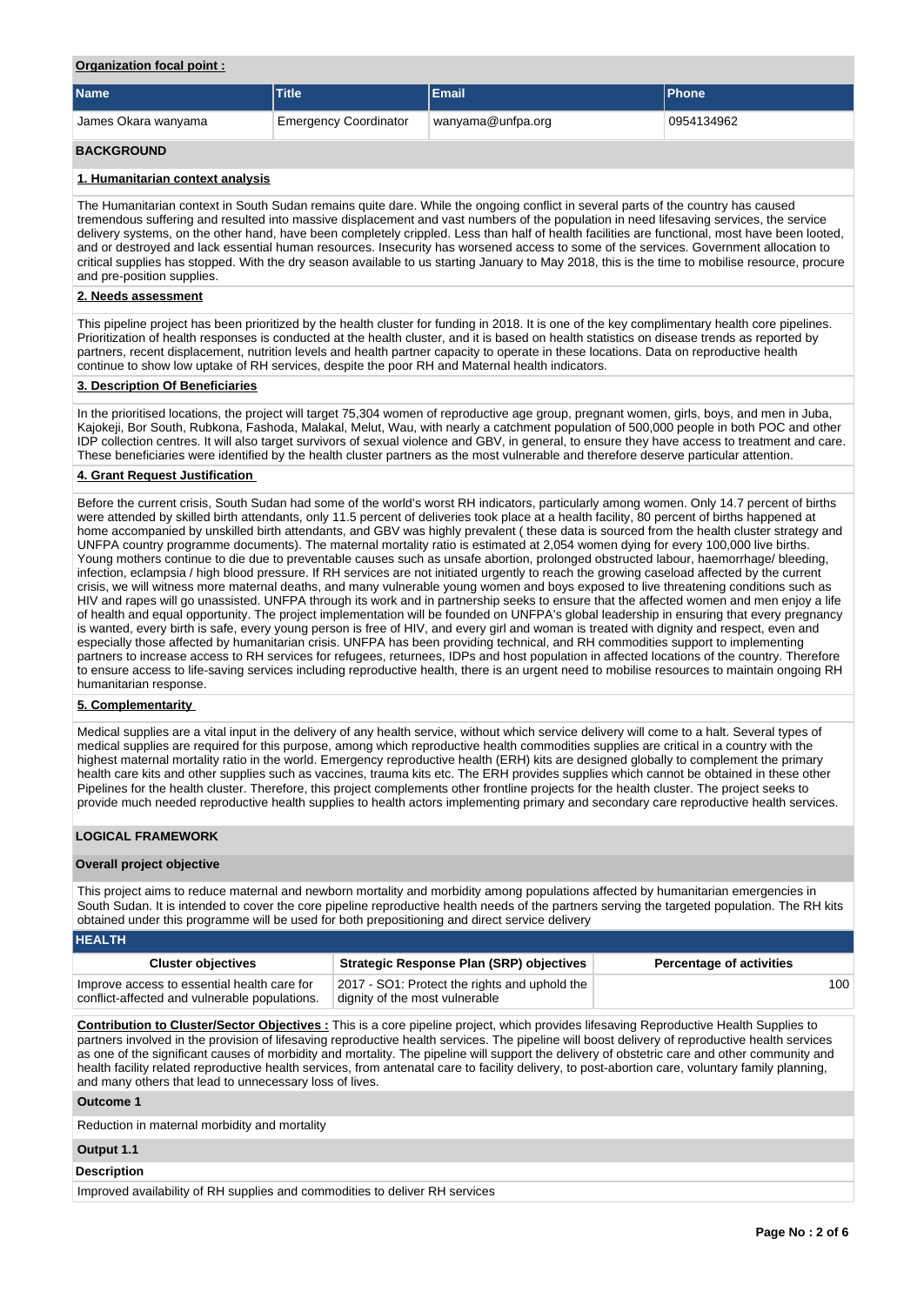### **Assumptions & Risks**

security situations improves to allow access to beneficiaries

|                   | $3000$ and $1000$ and $10000$ and $10000$ and $10000$ and $10000$ and $10000$ |                                                                                                                                                                      |                                                                                          |                     |  |  |    |  |  |
|-------------------|-------------------------------------------------------------------------------|----------------------------------------------------------------------------------------------------------------------------------------------------------------------|------------------------------------------------------------------------------------------|---------------------|--|--|----|--|--|
| <b>Indicators</b> |                                                                               |                                                                                                                                                                      |                                                                                          |                     |  |  |    |  |  |
|                   |                                                                               |                                                                                                                                                                      | <b>End cycle beneficiaries</b>                                                           | <b>End</b><br>cycle |  |  |    |  |  |
| Code              | <b>Cluster</b>                                                                | <b>Indicator</b>                                                                                                                                                     | <b>Men</b>                                                                               | <b>Target</b>       |  |  |    |  |  |
| Indicator 1.1.1   | <b>HEALTH</b>                                                                 | [Core Pipeline] Number of direct beneficiaries<br>from emergency health supplies (IEHK / trauma<br>kit / RH kit/Emergency vaccines/SAM kits with<br>medical modules) | <b>Boys</b> Girls<br><b>Women</b><br>75,304<br>9.000<br>60.304<br>1,00<br>5,00<br>0<br>0 |                     |  |  |    |  |  |
|                   | <b>Means of Verification:</b> Partner supply consumption reports              |                                                                                                                                                                      |                                                                                          |                     |  |  |    |  |  |
| Indicator 1.1.2   | <b>HEALTH</b>                                                                 | [Core Pipeline] Number of implementing partners<br>receiving supplies from the pipeline                                                                              |                                                                                          |                     |  |  | 10 |  |  |
|                   | <b>Means of Verification:</b> partner reports                                 |                                                                                                                                                                      |                                                                                          |                     |  |  |    |  |  |
| <b>Activities</b> |                                                                               |                                                                                                                                                                      |                                                                                          |                     |  |  |    |  |  |
| Activity 1.1.1    |                                                                               |                                                                                                                                                                      |                                                                                          |                     |  |  |    |  |  |
|                   | Procure Emergency Reproductive Health Kits                                    |                                                                                                                                                                      |                                                                                          |                     |  |  |    |  |  |
| Activity 1.1.2    |                                                                               |                                                                                                                                                                      |                                                                                          |                     |  |  |    |  |  |
|                   | Pre-position (Bentiu, Malakal and Wau) and distribute ERH kits to partners    |                                                                                                                                                                      |                                                                                          |                     |  |  |    |  |  |
| Activity 1.1.3    |                                                                               |                                                                                                                                                                      |                                                                                          |                     |  |  |    |  |  |
|                   | Conduct quarterly field monitoring visits partners receiving supplies         |                                                                                                                                                                      |                                                                                          |                     |  |  |    |  |  |
| Activity 1.1.4    |                                                                               |                                                                                                                                                                      |                                                                                          |                     |  |  |    |  |  |
|                   |                                                                               | Provide monthly briefings to the health cluster and core pipeline managers meeting on the status of the pipeline                                                     |                                                                                          |                     |  |  |    |  |  |
| Activity 1.1.5    |                                                                               |                                                                                                                                                                      |                                                                                          |                     |  |  |    |  |  |
|                   | Train Health service providers on rational use of RH kits                     |                                                                                                                                                                      |                                                                                          |                     |  |  |    |  |  |

**Additional Targets :**

# **M & R**

## **Monitoring & Reporting plan**

The project will be monitored by UNFPA staff at the country office in Juba and field-based staff in various locations in the affected states. All partners receiving and using the supplies under the project will provide monthly reports to UNFPA, using templates provided by UNFPA. The reports will be analysed and shared with various stakeholders including the health cluster. UNFPA will also provide timely reports to the SSHF technical secretariat on the implementation of the project. We also conduct regular field visits to outlet sites to monitor the use of supplies.

### **Workplan**

| <b>Activitydescription</b>                                                                                                          | Year |    | $\overline{2}$ | 3            | 4            | 5 | 6 <sup>1</sup> | $\overline{7}$ | 8 | 9 | 10 11 12 |   |
|-------------------------------------------------------------------------------------------------------------------------------------|------|----|----------------|--------------|--------------|---|----------------|----------------|---|---|----------|---|
| Activity 1.1.1: Procure Emergency Reproductive Health Kits                                                                          | 2017 |    |                |              |              |   |                |                |   |   |          | X |
|                                                                                                                                     | 2018 | X. | ΙX.            |              |              |   |                |                |   |   |          |   |
| Activity 1.1.2: Pre-position (Bentiu, Malakal and Wau) and distribute ERH kits to<br>partners                                       | 2017 |    |                |              |              |   |                |                |   |   |          | X |
|                                                                                                                                     |      |    | ΙX.            | ΙX.          |              |   |                |                |   |   |          |   |
| Activity 1.1.3: Conduct quarterly field monitoring visits partners receiving supplies                                               | 2017 |    |                |              |              |   |                |                |   |   |          |   |
|                                                                                                                                     | 2018 | X. | ΙX.            | IX.          | ΙX.          | X |                |                |   |   |          |   |
| Activity 1.1.4: Provide monthly briefings to the health cluster and core pipeline<br>managers meeting on the status of the pipeline | 2017 |    |                |              |              |   |                |                |   |   |          | X |
|                                                                                                                                     |      | X. | X.             | ΙX.          | $\mathsf{X}$ |   |                |                |   |   |          |   |
| Activity 1.1.5: Train Health service providers on rational use of RH kits                                                           | 2017 |    |                |              |              |   |                |                |   |   |          |   |
|                                                                                                                                     | 2018 |    | X              | $\mathsf{X}$ |              |   |                |                |   |   |          |   |

# **OTHER INFO**

# **Accountability to Affected Populations**

All the supplies to be procured under this allocation are based on real field experiences and the needs as expressed by affected people in the different locations. Ensuring increased access to reproductive health services in high demand is reflective of the needs of the affected population.

# **Implementation Plan**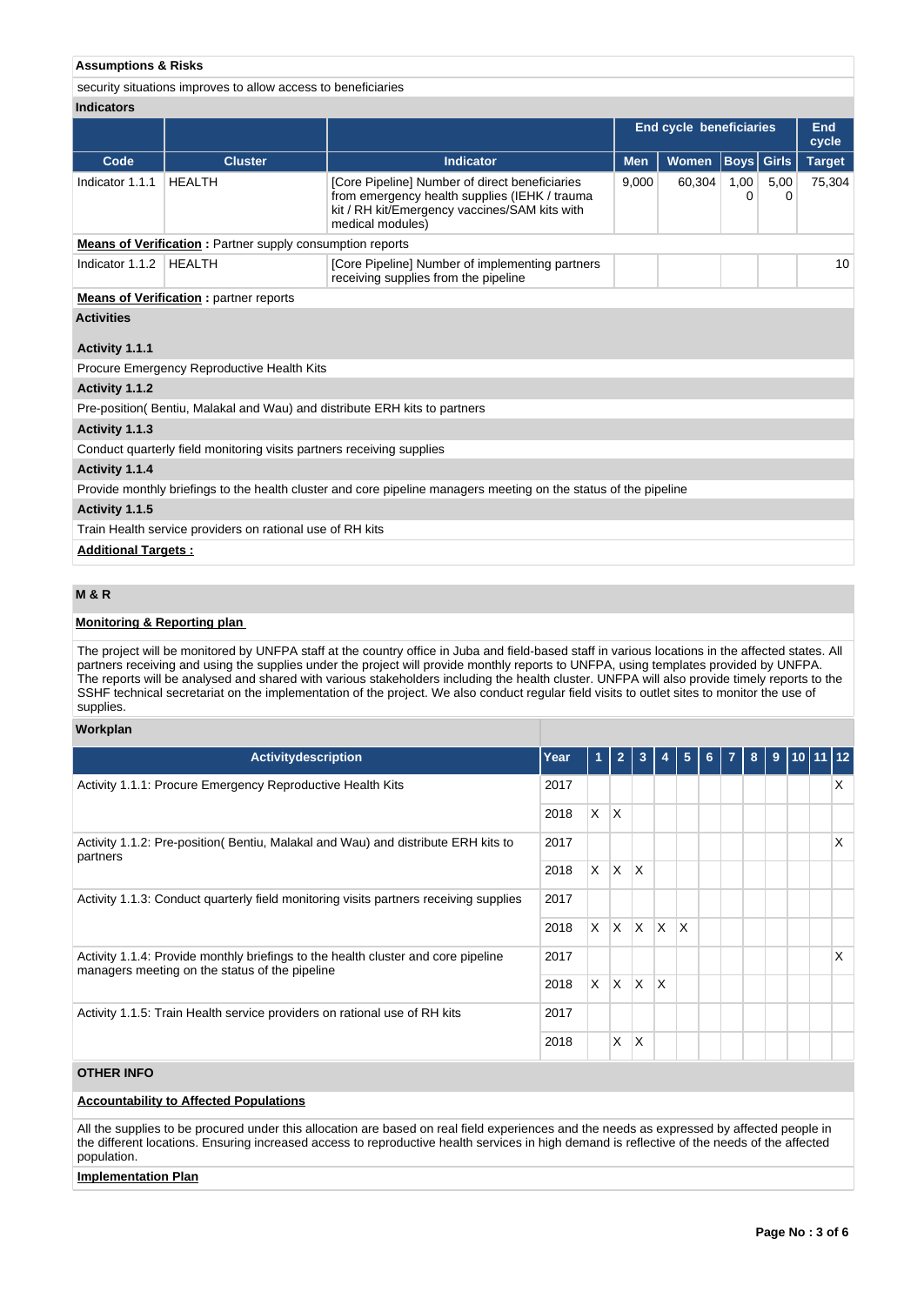|               | This core pipeline has two main activities; procuring supplies and distributing them. The supplies will be procured as soon as the funds are<br>available are allocated to partners. The beneficiary's partners are already partnering with UNFPA. |         |          |              |                                                 |               |                   |  |  |
|---------------|----------------------------------------------------------------------------------------------------------------------------------------------------------------------------------------------------------------------------------------------------|---------|----------|--------------|-------------------------------------------------|---------------|-------------------|--|--|
|               | Coordination with other Organizations in project area                                                                                                                                                                                              |         |          |              |                                                 |               |                   |  |  |
|               | Name of the organization                                                                                                                                                                                                                           |         |          |              | Areas/activities of collaboration and rationale |               |                   |  |  |
|               |                                                                                                                                                                                                                                                    |         |          |              |                                                 |               |                   |  |  |
|               | <b>Environment Marker Of The Project</b>                                                                                                                                                                                                           |         |          |              |                                                 |               |                   |  |  |
|               | B+: Medium environmental impact with mitigation(sector guidance)                                                                                                                                                                                   |         |          |              |                                                 |               |                   |  |  |
|               | <b>Gender Marker Of The Project</b>                                                                                                                                                                                                                |         |          |              |                                                 |               |                   |  |  |
|               | 2a-The project is designed to contribute significantly to gender equality                                                                                                                                                                          |         |          |              |                                                 |               |                   |  |  |
|               | <b>Justify Chosen Gender Marker Code</b>                                                                                                                                                                                                           |         |          |              |                                                 |               |                   |  |  |
|               | The purpose of this project is to ensure vulnerable women, girls, boys and men have access to critical Reproductive Health Services                                                                                                                |         |          |              |                                                 |               |                   |  |  |
|               | <b>Protection Mainstreaming</b>                                                                                                                                                                                                                    |         |          |              |                                                 |               |                   |  |  |
|               |                                                                                                                                                                                                                                                    |         |          |              |                                                 |               |                   |  |  |
|               | <b>Country Specific Information</b>                                                                                                                                                                                                                |         |          |              |                                                 |               |                   |  |  |
|               | <b>Safety and Security</b>                                                                                                                                                                                                                         |         |          |              |                                                 |               |                   |  |  |
|               |                                                                                                                                                                                                                                                    |         |          |              |                                                 |               |                   |  |  |
| <b>Access</b> |                                                                                                                                                                                                                                                    |         |          |              |                                                 |               |                   |  |  |
|               |                                                                                                                                                                                                                                                    |         |          |              |                                                 |               |                   |  |  |
| <b>BUDGET</b> |                                                                                                                                                                                                                                                    |         |          |              |                                                 |               |                   |  |  |
| Code          | <b>Budget Line Description</b>                                                                                                                                                                                                                     | $DI$ si | Quantity | <b>Unit</b>  | <b>Duration</b>                                 | $\frac{9}{6}$ | <b>Total Cost</b> |  |  |
|               |                                                                                                                                                                                                                                                    |         |          | cost         | Recurran charged<br><b>ce</b>                   | to CHF        |                   |  |  |
|               | 1. Staff and Other Personnel Costs                                                                                                                                                                                                                 |         |          |              |                                                 |               |                   |  |  |
| 1.1           | Procurement and Logistics Associate                                                                                                                                                                                                                | D       | 1        | 3,500<br>.00 | 6                                               | 50.00         | 10,500.00         |  |  |

| 1.1 | Procurement and Logistics Associate                                             | D |                | $1 \mid 3,500$<br>.00 | 6            | 50.00  | 10,500.00 |
|-----|---------------------------------------------------------------------------------|---|----------------|-----------------------|--------------|--------|-----------|
|     | Responsible for procurement and distribution of supplies to different locations |   |                |                       |              |        |           |
| 1.2 | <b>Warehouse Assistants</b>                                                     | D |                | $4 \mid 2,500$<br>.00 | 6            | 50.00  | 30,000.00 |
|     | Staff responsible for warehouse day to day operations                           |   |                |                       |              |        |           |
| 1.3 | <b>Emergency Officer</b>                                                        | D | 1 <sup>1</sup> | 4,500<br>.00          | 6            | 35.00  | 9,450.00  |
|     | this a national officer responsible for monitoring of the project               |   |                |                       |              |        |           |
|     | <b>Section Total</b>                                                            |   |                |                       |              |        | 49,950.00 |
|     | 2. Supplies, Commodities, Materials                                             |   |                |                       |              |        |           |
| 2.1 | Clean Delivery Kits (2A)                                                        | D |                | 100 526.5<br>0        | $\mathbf{1}$ | 100.00 | 52,650.00 |
|     |                                                                                 |   |                |                       |              |        |           |
| 2.2 | Rape Treatment kit (3)                                                          | D |                | 100 594.5<br>0        | $\mathbf{1}$ | 100.00 | 59,450.00 |
|     |                                                                                 |   |                |                       |              |        |           |
| 2.3 | Sexually Transmitted Infections (STI) kit (5)                                   | D |                | 100 588.6<br>9        | $\mathbf{1}$ | 100.00 | 58,869.00 |
|     |                                                                                 |   |                |                       |              |        |           |
| 2.4 | Clinical Delivery Assistance kit - Drugs and Disposable<br>Equipment (6B)       | D |                | 33 512.0<br>0         | $\mathbf{1}$ | 100.00 | 16,896.00 |
|     |                                                                                 |   |                |                       |              |        |           |
| 2.5 | Management of Miscarriage and Complications of Abortions (8) D                  |   | 31             | 572.8<br>2            | $\mathbf{1}$ | 100.00 | 17,757.42 |
|     |                                                                                 |   |                |                       |              |        |           |
| 2.6 | Suture of Tears and Vaginal Examination kit (9)                                 | D | 31             | 376.8<br>5            | 1            | 100.00 | 11,682.35 |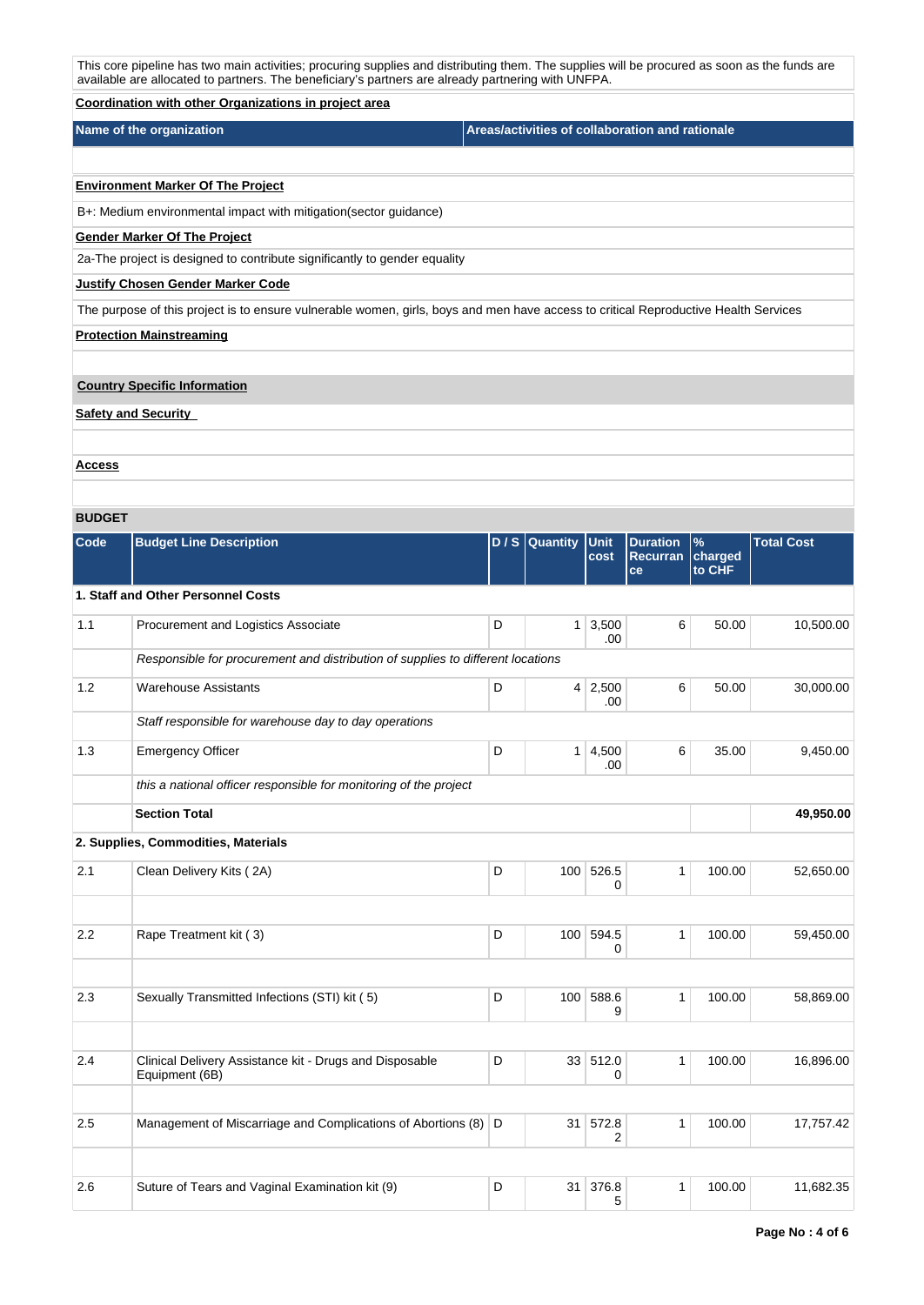| 2.7               | Referral Level, Drugs and Disposable Equipment(11B)                                                                           | D         |                | 10 3,801<br>.00         | $\mathbf{1}$ | 100.00      | 38,010.00  |
|-------------------|-------------------------------------------------------------------------------------------------------------------------------|-----------|----------------|-------------------------|--------------|-------------|------------|
|                   |                                                                                                                               |           |                |                         |              |             |            |
| 2.8               | Blood Transfusion kit(12)                                                                                                     | D         | 10             | 1,088<br>.20            | $\mathbf{1}$ | 100.00      | 10,882.00  |
| 2.9               | Handling Charges (5%)                                                                                                         | D         |                | $1 \mid 12,62$<br>2.33  | $\mathbf{1}$ | 100.00      | 12,622.33  |
| 2.10              | Air shipment and local distribution of supplies (30%)                                                                         | D         | 1 <sup>1</sup> | 319,0<br>69.00          | 1            | 30.00       | 95,720.70  |
|                   | <b>Section Total</b>                                                                                                          |           |                |                         |              |             | 374,539.80 |
| 3. Equipment      |                                                                                                                               |           |                |                         |              |             |            |
| NA                | <b>NA</b>                                                                                                                     | <b>NA</b> | 0              | 0.00                    | 0            | $\pmb{0}$   | 0.00       |
|                   | <b>NA</b>                                                                                                                     |           |                |                         |              |             |            |
|                   | <b>Section Total</b>                                                                                                          |           |                |                         |              |             | 0.00       |
|                   | 4. Contractual Services                                                                                                       |           |                |                         |              |             |            |
| NA                | <b>NA</b>                                                                                                                     | <b>NA</b> | 0              | 0.00                    | 0            | $\mathbf 0$ | 0.00       |
|                   | <b>NA</b>                                                                                                                     |           |                |                         |              |             |            |
|                   | <b>Section Total</b>                                                                                                          |           |                |                         |              |             | 0.00       |
| 5. Travel         |                                                                                                                               |           |                |                         |              |             |            |
| 5.1               | <b>Conduct Monitoring visits</b>                                                                                              | D         |                | 2   600.0<br>0          | 4            | 100.00      | 4,800.00   |
|                   |                                                                                                                               |           |                |                         |              |             |            |
|                   | <b>Section Total</b>                                                                                                          |           |                |                         |              |             | 4,800.00   |
|                   | 6. Transfers and Grants to Counterparts                                                                                       |           |                |                         |              |             |            |
| <b>NA</b>         | <b>NA</b>                                                                                                                     | <b>NA</b> |                | $0 \mid 0.00$           | $\mathbf 0$  | $\mathbf 0$ | 0.00       |
|                   | <b>NA</b>                                                                                                                     |           |                |                         |              |             |            |
|                   | <b>Section Total</b>                                                                                                          |           |                |                         |              |             | 0.00       |
|                   | 7. General Operating and Other Direct Costs                                                                                   |           |                |                         |              |             |            |
| 7.1               | Vehicle maintenance and operations                                                                                            | D         |                | 2 2,500<br>.00.         | 6            | 50.00       | 15,000.00  |
| $7.2\,$           | Train health workers on rational use of RH kits                                                                               | D         |                | $20 \mid 1,150$<br>.00. | $\mathbf{1}$ | 100.00      | 23,000.00  |
|                   | the training will target 20 health workers and will be executed by UNFPA directly-the cost includes transport and DSA in Juba |           |                |                         |              |             |            |
|                   | <b>Section Total</b>                                                                                                          |           |                |                         |              |             | 38,000.00  |
| <b>SubTotal</b>   |                                                                                                                               |           | 447.00         |                         |              |             | 467,289.80 |
| <b>Direct</b>     |                                                                                                                               |           |                |                         |              |             | 467,289.80 |
| Support           |                                                                                                                               |           |                |                         |              |             |            |
| <b>PSC Cost</b>   |                                                                                                                               |           |                |                         |              |             |            |
| PSC Cost Percent  |                                                                                                                               |           |                |                         |              |             | 7.00       |
| PSC Amount        |                                                                                                                               |           |                |                         |              |             | 32,710.29  |
| <b>Total Cost</b> |                                                                                                                               |           |                |                         |              |             | 500,000.09 |